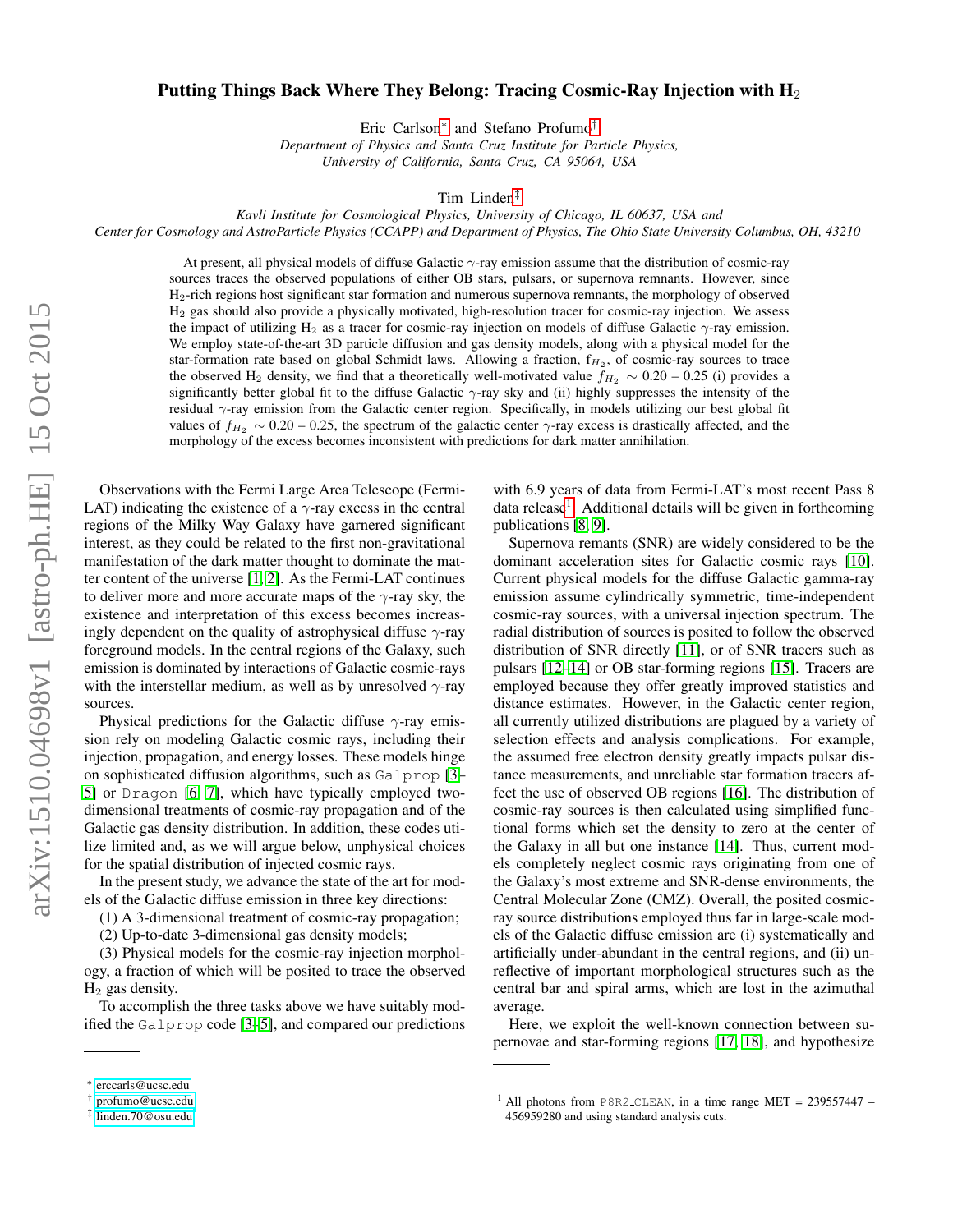that a fraction  $f_{\text{H2}}$  of cosmic rays are injected with a spatial distribution tracing the density of collapsed  $H_2$  molecular clouds, with the remaining fraction  $(1 - f_{H2})$ , reflecting "older" cosmic rays, distributed according to the traditional axisymmetric distribution of SNR. This model is theoretically well-motivated, because high-mass OB stars, the predecessors to Type II supernovae, evolve on time scales 2-4 times shorter than the 15-20 Myr lifetime of giant molecular clouds [\[19\]](#page-4-13). This implies that a significant fraction of Galactic cosmic rays should be produced within observed star-forming regions. We employ high-resolution ( $\sim$ 100 pc) three-dimensional H<sub>2</sub> density maps that utilize gas flow simulations to resolve noncircular velocities in the inner Galaxy  $[20]^2$  $[20]^2$  $[20]^2$ , and a simple model for the star formation rate  $\dot{\rho}_* \propto \rho_{\rm gas}^{1.5}$  [\[21\]](#page-4-15). We additionally assume a critical gas density  $\rho_c = 0.1 \text{ cm}^{-3}$  under which star formation, and thus cosmic-ray acceleration, is shut off. The cosmic-ray injection intensity tracing the  $H_2$  gas density is calculated as:

$$
Q_{\rm CR}(\vec{r}) \propto \begin{cases} 0 & \rho_{\rm H2} < \rho_c; \\ \rho_{\rm H2}^{1.5} & \rho_{\rm H2} \ge \rho_c. \end{cases}
$$
 (1)

Of course, the gas density distribution measured at the present time does not reflect the distribution of cosmic-ray sources at past epochs, which is why we assume a  $(1 - f_{\text{H2}})$ fraction of "older" cosmic rays to be distributed according to the axisymmetric SNR prescription. Diffusion and the rotation of the inner Galaxy largely wash out the structure of cosmic-rays on timescales shorter than the typical residence time of Galactic cosmic-ray nuclei ( $\tau_{\rm res} \approx 10^7 - 10^8$ Myr [\[22\]](#page-4-16)), physically motivating values of  $f_{H2} \gtrsim 0.1$ . We also studied the effect of changing the Schmidt power-law index  $n_s$  and the critical density  $\rho_c$  from the default values employed here. We find that, barring extreme scenarios, the impact of these parameters is subdominant compared to  $f_{H2}$  [\[8\]](#page-4-3) and does not strongly affect the results we summarize below.

In the top panel of Figure [1,](#page-1-1) we compare the commonlyemployed choices for the azimuthally-averaged surface density of cosmic-ray sources with a model where a fraction  $f_{H2} = 0.25$  of cosmic-ray sources are embedded in H<sub>2</sub> regions according to the prescription outlined above. As we discuss below,  $f_{H2} = 0.2 - 0.25$  corresponds to the best global fit to the Fermi-LAT diffuse  $\gamma$ -ray sky. The bottom panels show a face-on view of the source density for the SNR model (corresponding to  $f_{H2} = 0$ ) and for the  $f_{H2} = 0.25$  model. Figure [1](#page-1-1) dramatically highlights the unphysical scarcity of cosmic-ray sources in the innermost kiloparsec of the Galaxy. While we note that the *present* rate of star formation in the CMZ is observed to be suppressed compared with that predicted via the Kennicutt-Schmidt law [\[23\]](#page-4-17), significant multiwavelength evidence points to episodic starburst on the  $\mathcal{O}(Myr)$ 



<span id="page-1-1"></span>FIG. 1. Top: The azimuthally averaged surface density of cosmicray source distributions utilizing our new 3D model shown in thick blue, compared to the traditional axisymmetric models based on SNR, pulsars, and OB stars. Bottom: Face-on view of the cosmicray source surface density for the traditional SNR distribution (left) and for the best-fit star formation model,  $f_{H2} = .25$ , (right). The solar position is indicated with the '+' symbol.

timescales relevant here [\[24\]](#page-4-18), with a significant event ocurring ∼6 Myr ago, near the lifetime of massive OB stars. Throughout this paper, we assume a constant injection until the present day, although time-dependent effects may play a significant role [\[25](#page-4-19)[–27\]](#page-4-20). In addition to the CMZ, a gas-rich bar is present along the Galactic center line-of-sight (see Figure [1\)](#page-1-1), which enhances cosmic-ray sources toward the Galactic center, a feature otherwise lost using a cylindrically-symmetric treatment.

As will be discussed in detail in forthcoming publications [\[8,](#page-4-3) [9\]](#page-4-4), the addition of a cosmic-ray injection source distribution tracing  $H_2$  gas has a net effect on the steady-state GC cosmic-ray density (after propagation) of nearly one order of magnitude. This enhancement is especially dramatic for cosmic-ray electrons, where the density remains larger than a factor of two out to nearly 5 kpc from the GC. Notably, the local cosmic-ray density is essentially unaffected.

While our model is physically well motivated, it is paramount to assess whether a non-zero value for  $f_{H2}$  yields a better or worse fit to the diffuse  $\gamma$ -ray sky overall. We perform a 'Global' binned likelihood analysis in three regions of the Galaxy: inner ( $|l| < 80^{\circ}, |b| < 8^{\circ}$ ), outer ( $|l| > 80^{\circ}, |b| <$  $8^{\circ}$ ), and local ( $|b| > 8^{\circ}$ ). Our adopted statistical framework, point source masking, photon binning ( $\approx .23^{\circ}$  pixels in 24 energy bins), and extra templates (isotropic [\[28\]](#page-4-21) + Fermi Bub-bles [\[29\]](#page-4-22)) are identical to those used in Ref. [\[30\]](#page-4-23). As  $f_{\rm H2}$  is increased, cosmic rays are redistributed through the Galaxy, and we allow for radial variations in the  $CO \rightarrow H_2$  conver-

<span id="page-1-0"></span><sup>&</sup>lt;sup>2</sup> In this *Letter*, we use the new gas models only for generating secondary species and distributing cosmic-ray sources. Their use for  $\gamma$ -ray generation does not significantly impact the conclusions here and is explored in detail in a forthcoming publication [\[9\]](#page-4-4).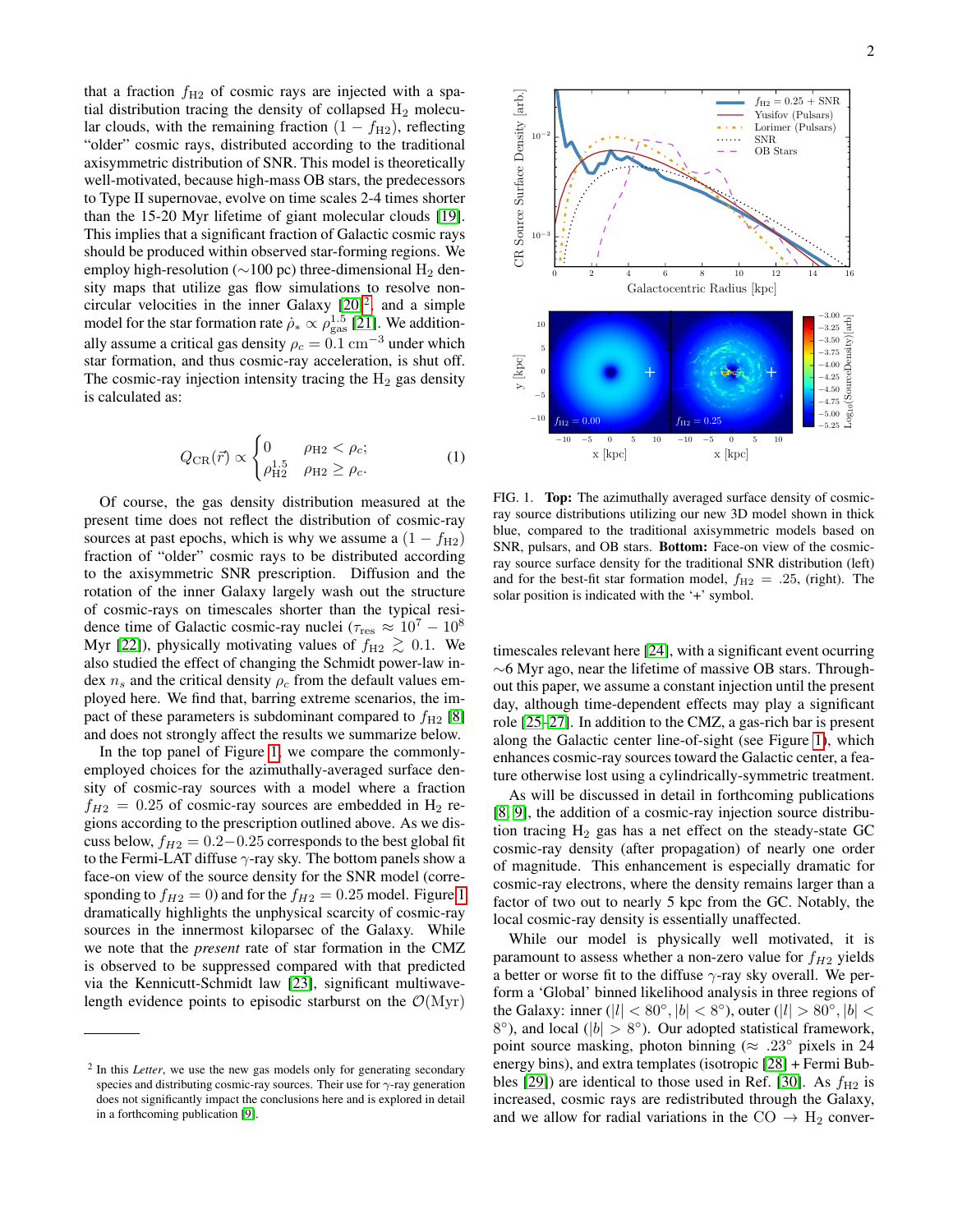

<span id="page-2-0"></span>FIG. 2.  $\Delta \chi^2$  as a function of  $f_{\text{H2}}$  for several regions of the global  $\gamma$ -ray analysis.

sion factor using 9 Galactocentric rings [\[31\]](#page-4-24). In these preliminary fits the spectrum of the diffuse components in the *Global* analysis is fixed in order to limit the number of degrees of freedom. Each point source is adaptively masked and fixed to its 3FGL flux and spectrum [\[32\]](#page-4-25).

In Figure [2](#page-2-0) we plot the log-likelihood of our model fit to the diffuse  $\gamma$ -ray emission as a function of  $f_{H2}$ , compared to a baseline model of  $f_{H2} = 0$ , i.e. with cosmic-ray sources distributed according to the axisymmetric SNR model. In the inner and local regions, turning on cosmic-ray sources in  $H_2$ regions dramatically improves the quality of the global fit to the observed diffuse emission<sup>[3](#page-2-1)</sup>. The 'Total' curve sums all three regions, showing an optimal fraction  $f_{H2} \simeq 0.25$  overall, with the local region preferring even higher values up to  $f_{H2} \simeq 0.45$ . Examining the pixel-by-pixel  $\Delta \chi^2$  of each region reveals that the 'local' improvements are most significant near the disk and especially for  $-10° < l < 30°$  where cosmic-rays from the bar and inner molecular arms illuminate the interstellar medium. For the 'inner' region,  $|l| < 30^{\circ}$ shows the most significant improvement, indicating that the new gas models are resolving important cosmic-ray emitting structures toward the inner Galaxy. In relative terms, the new source distribution represents a genuine quantitative improvement, with a  $\Delta \chi^2$  comparable to that of changing the diffusion parameters, gas distributions, or source distributions over the model space of Refs. [\[30,](#page-4-23) [31\]](#page-4-24).

The addition of cosmic-ray sources in star-forming regions strongly affects the prediction for the diffuse astrophysical  $\gamma$ -ray emission in the Galactic center region. It is thus



<span id="page-2-2"></span>FIG. 3. Top Spectrum of the Galactic center 'excess' as  $f_{H2}$  is increased in increments of 0.05 (light-to-dark red). We also show the spectrum and statistical error-bars of the benchmark Mod A from Ref. [\[30\]](#page-4-23) (blue). Bottom: Flux of the Galactic center excess as a function of the angle from the Galactic center for the peak energy bin. Also shown are projected power-law profiles for the threedimensional  $\gamma$ -ray emission intensity, which are equivalent to the square of the corresponding three-dimensional dark matter density distribution.

paramount to ascertain how this affects the properties of the claimed Galactic center excess [\[2\]](#page-3-1). We use the analysis framework described above on a new region of interest, the *Inner Galaxy*, defined by  $|l| < 20^{\circ}, 2^{\circ} < |b| < 20^{\circ}$ , noting that the bright Galactic plane is masked in order to probe the extended properties of the excess. To evaluate the spectrum and intensity of the  $\gamma$ -ray excess, we add an additional template with a morphology calculated using a generalized NFW pro-file [\[34\]](#page-4-27) with an inner slope  $\alpha = 1.25$ . For each value of  $f_{H_2}$  we allow the normalization of the NFW profile, diffuse models, isotropic models, and Fermi Bubbles to float independently in each energy bin, fixing only point sources to their 3FGL values.

In the upper panel of Figure [3](#page-2-2) we show the spectral properties of the NFW template in the Galactic center vicinity for increasing values of  $f_{H2}$ , and compare with the baseline Mod A of Ref. [\[30\]](#page-4-23). The effect on the central gamma-ray excess is dramatic: an increasing fraction of cosmic rays injected in  $H_2$ regions yields a substantial suppression of the excess across all energies. The effect is most dramatic at lower energies, where the suppression of the excess emission is larger than an order of magnitude, but it continues into the GeV energy range and is consistently larger than a factor of 2 for the values

<span id="page-2-1"></span><sup>&</sup>lt;sup>3</sup> Although the value of  $\Delta \chi^2$  in the outer galaxy becomes monotonically worse, this region is metal-poor such that the  $H_2$  density is not well traced by CO, as evidenced by unphysical preferred values of  $X_{\rm CO}$  when fitting against  $\gamma$ -ray data in the outer Galaxy [\[33\]](#page-4-26). Additionally, the total number of CR sources is constrained here, with increasing  $f_{H2}$  resulting in fewer sources outside the solar circle. Technical details are discussed in a forthcoming publication [\[9\]](#page-4-4).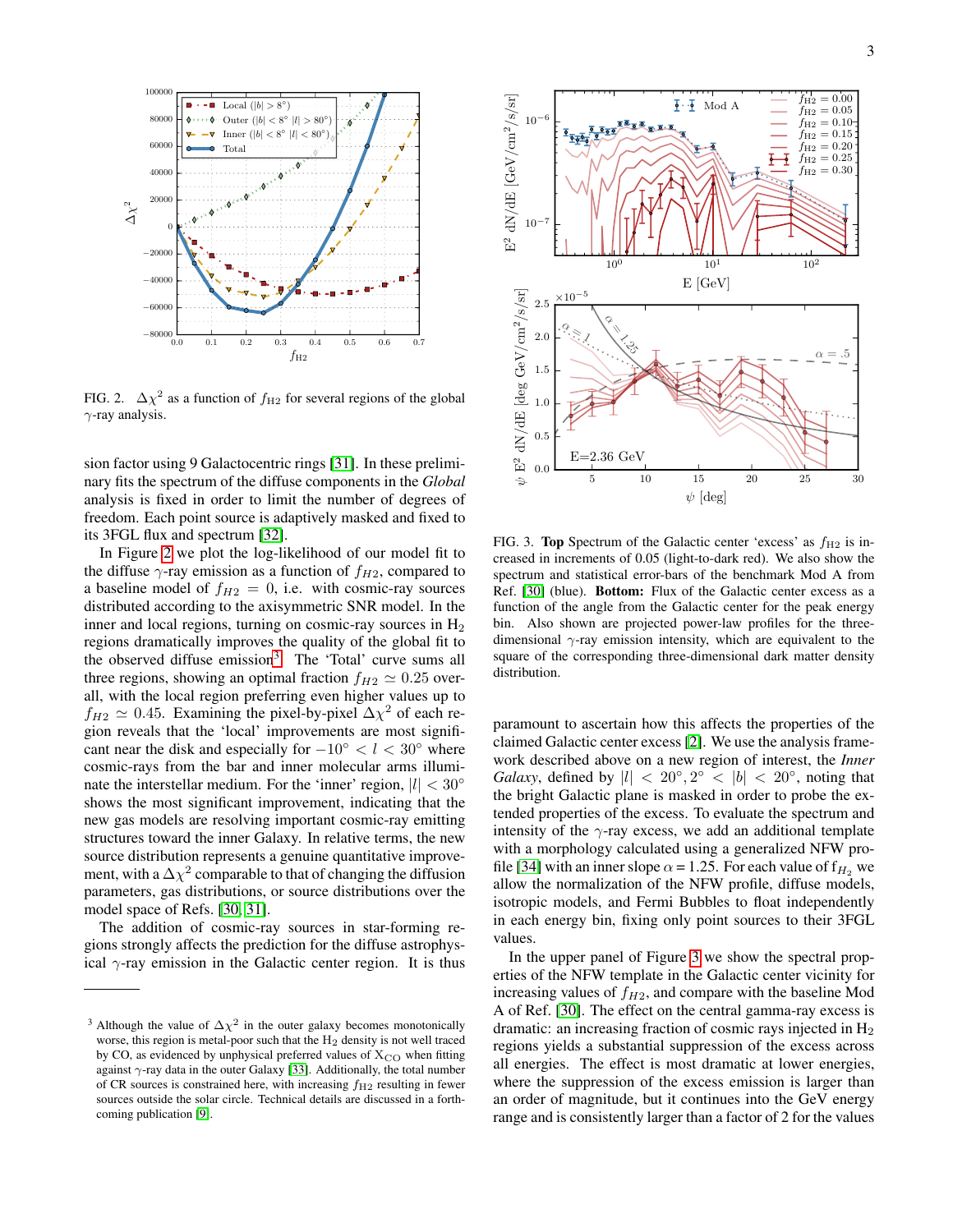of  $f_{H2} \sim 0.25$  preferred by the global fit analysis<sup>[4](#page-3-3)</sup>. Notably, we find that the statistical significance of the NFW template is *maximally* reduced at the value  $f_{H2} \approx 0.25$ , which is consistent with global best-fit value.

The lower panel of Figure [3](#page-2-2) examines the implications for the Galactic center excess morphology. The NFW $_{\alpha=1.25}$  template is divided into 2° wide annuli, refitting the spectrum of each annulus simultaneously. Shown is the flux of the annihilating dark matter template as a function of the angle from the center of the Galaxy in the peak energy bin  $E = 2.36$  GeV. Again, we observe a dramatic suppression of the excess emission in the central few degrees, and a general flattening of the residual emission to  $\alpha = 0.5$ , which significantly deviates from expectations in the case of dark matter pair annihilation  $(\alpha \simeq 1 - 1.25).$ 

We also studied the effect of a non-zero  $f_{H2}$  on the axis ratio, and found that the preferred values increases from around 1 at  $f_{H2} = 0$  to around 1.75 for the preferred values  $f_{H2} \sim$ 0.25, with an axis ratio greater than one indicating elongation perpendicular to the Galactic disk. Remarkably, if one simultaneously flattens and elongates the NFW template to the preferred values above, the normalization of the excess returns similar values as found for  $f_{H2} = 0.0$ , but this flux is removed from the template tracing the Fermi bubbles. In light of this, one might consider connections between the Galactic center excess and the intersection of the low-latitude Fermi Bubbles [\[29\]](#page-4-22) with the Galactic plane and/or collimated central outflows driven by intense stellar winds [\[36\]](#page-4-28).

As  $f_{\text{H2}}$  is increased, the central cosmic-ray population grows, most prominently for cosmic-ray electrons. This leads to a bright spherical inverse-Compton enhancement at the Galactic center which shrinks in radius with increasing energy and reduces much of the excess. Remaining 'residual photons' are absorbed by both a softening isotropic spectrum below 10 GeV and a  $∼ 20\%$  enhancement to the Fermi bubbles flux above  $1 \text{ GeV}^5$  $1 \text{ GeV}^5$ .

The absorption of the gamma-ray excess by physically motivated cosmic-ray injection models is stunning, especially in light of the global preference for these models in regions far from the Galactic center. Moreover, if we do not include an NFW template in our analysis of the inner galaxy region, we find a best fit value of  $f_{\text{H2}} \approx 0.20$ , which is consistent with our global analysis. However, an important caveat concerns analyses that are restricted to the inner Galaxy and also allow an NFW template to float freely in the fit. In this case, we find a statistical preference for models with  $f_{\text{H2}} \approx 0.10$ , and

a gamma-ray excess with an intensity reduced by a factor of approximately 1.5 compared to its strength for  $f_{\text{H2}} = 0$ . The statistical preference for this value is  $\Delta \chi^2 \approx 300$  compared to either  $f_{\text{H2}} = 0.00$  or  $f_{\text{H2}} = 0.20$ . Such statistical preferences are negligible compared to the preference of the global fit for  $f_{\text{H2}} \approx 0.20$ . Thus, a complete interpretation of these results for the gamma-ray excess depends on whether a high value for  $f_{H2}$  in the inner Galaxy is accepted as a prior based on the improved global fit, or is considered equally against emission tracing an NFW template in the Galactic center. We leave a complete analysis of this important question to forthcoming work [\[8\]](#page-4-3).

In conclusion, in this *Letter* we have pushed the envelope of current models for the distribution of Galactic cosmic rays in three important directions, adding: (1) a fully threedimensional treatment of propagation, (2) a three-dimensional model of galactic gas, and (3) a variable fraction of cosmicray source injection tracing star-forming regions. We have discovered three important results: (i) the overall quality of the predicted diffuse Galactic  $\gamma$ -ray emission is significantly improved when 20-25% of cosmic rays are injected in starforming regions; (ii) while a Galactic center  $\gamma$ -ray excess persists in the inner Galaxy, the brightness of the excess is substantially reduced across all energies with the new cosmic-ray sources turned on, and (iii) the spectrum and morphology of the Galactic center excess strongly depend on the fraction of cosmic-ray sources allocated to  $H_2$ -rich regions. Forthcoming papers will provide complete details and additional results [\[8,](#page-4-3) [9\]](#page-4-4).

## ACKNOWLEDGEMENTS

We thank Christoph Weniger, Mark Krumholz, and Andy Strong for discussions as well as Gudlaugur Jóhannesson, Hiroyuki Nakanishi, and Martin Pohl for discussions and access to various datasets used in this analysis. Simulations were carried out on the UCSC supercomputer Hyades, supported by the National Science Foundation (award number AST-1229745) and by UCSC. EC is supported by a NASA Graduate Research Fellowship under NASA NESSF Grant No. NNX13AO63H. TL is supported by the National Aeronautics and Space Administration through Einstein Postdoctoral Fellowship Award Number PF3-140110. SP is partly supported by the US Department of Energy, Contract DE-SC0010107-001.

- <span id="page-3-0"></span>[1] L. Goodenough and D. Hooper, (2009), [arXiv:0910.2998 \[hep](http://arxiv.org/abs/0910.2998)[ph\].](http://arxiv.org/abs/0910.2998)
- <span id="page-3-1"></span>[2] T. Daylan, D. P. Finkbeiner, D. Hooper, T. Linden, S. K. N. Portillo, N. L. Rodd, and T. R. Slatyer, (2014), [arXiv:1402.6703](http://arxiv.org/abs/1402.6703) [\[astro-ph.HE\].](http://arxiv.org/abs/1402.6703)
- <span id="page-3-2"></span>[3] I. V. Moskalenko and A. W. Strong, ApJ 493[, 694 \(1998\),](http://dx.doi.org/10.1086/305152) [astro](http://arxiv.org/abs/astro-ph/9710124)[ph/9710124.](http://arxiv.org/abs/astro-ph/9710124)
- [4] A. W. Strong, I. V. Moskalenko, and O. Reimer, ApJ 537[, 763](http://dx.doi.org/10.1086/309038) [\(2000\),](http://dx.doi.org/10.1086/309038) [astro-ph/9811296.](http://arxiv.org/abs/astro-ph/9811296)

<span id="page-3-3"></span><sup>&</sup>lt;sup>4</sup> Recently, Ref. [\[35\]](#page-4-29) examined injecting cosmic-rays over a  $200 - 400$  pc Gaussian CMZ, showing also a strong reduction of the Galactic center excess. Here we also provide a concrete physical model with support from the global  $\gamma$ -ray sky.

<span id="page-3-4"></span><sup>&</sup>lt;sup>5</sup> Note that the spectrum of each of these templates is constrained by larger fields of view as described in Ref. [\[30\]](#page-4-23).